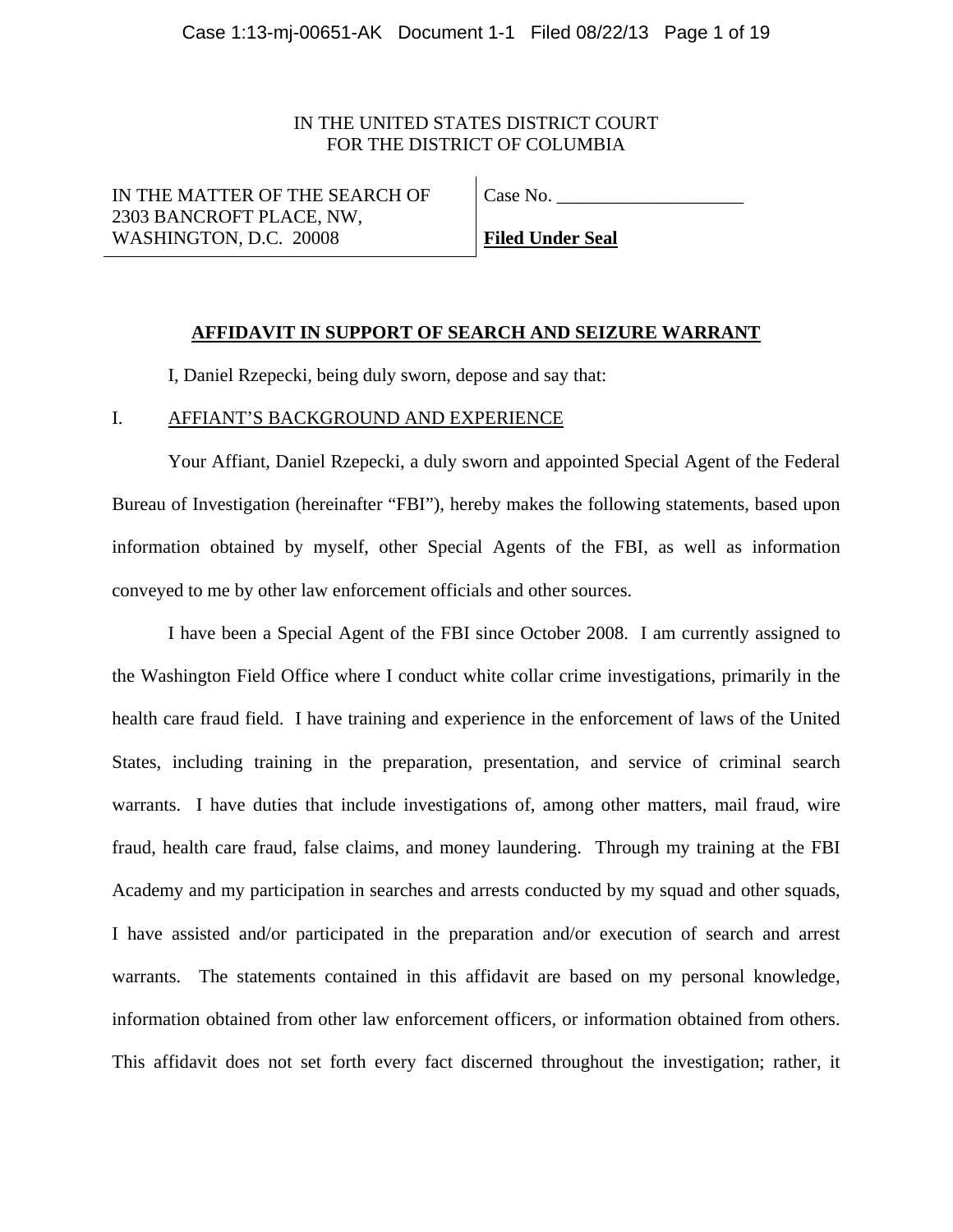# Case 1:13-mj-00651-AK Document 1-1 Filed 08/22/13 Page 2 of 19

contains a summary of the investigation to date and sets forth only those facts that I believe necessary to establish probable cause to search the premises described herein.

 Based on the facts set forth in this affidavit, your affiant submits that there is probable cause to believe that a search of the residence of Dean Addem, formerly known as Tarek Abou-Khatwa, located at 2303 Bancroft Place, NW, Washington, D.C. 20008, which is described in greater detail in Attachment A to this search warrant affidavit, will uncover the evidence, fruits, and/or instrumentalities described in Attachment B, relating to violations of 18 U.S.C. 1347.

 This affidavit is not intended to include each and every fact relating to this investigation. This affidavit sets forth those facts necessary to support probable cause to believe that kept and concealed within 2303 Bancroft Place, NW, Washington, D.C. 20008, are fruits, instrumentalities, and evidence of health care fraud, in violation of 18 U.S.C. § 1347.

## II. RELEVANT STATUTE

 Title 18, United States Code, Section 1347 (Health Care Fraud) makes it unlawful for anyone to knowingly and willfully execute or attempt to execute a scheme or artifice: (a) to defraud any health care benefit program; or (b) to obtain, by means of materially false or fraudulent pretenses, representations, or promises, any of the money or property owned by, or in the custody and control of, any health care benefit program.

## III. CAREFIRST/ASSOCIATED FIELDS

 In January 1998, Maryland Blue and Washington Blue announced combined operations under a new holding company, CareFirst, Inc. and began operations under their new name CareFirst BlueCross BlueShield. CareFirst, Inc. (hereinafter "CareFirst") is the not-for-profit, non-stock, parent company of CareFirst of Maryland, Inc., and Group Hospitalization and Medical Services, Inc., affiliates that do business as CareFirst BlueCross BlueShield. CareFirst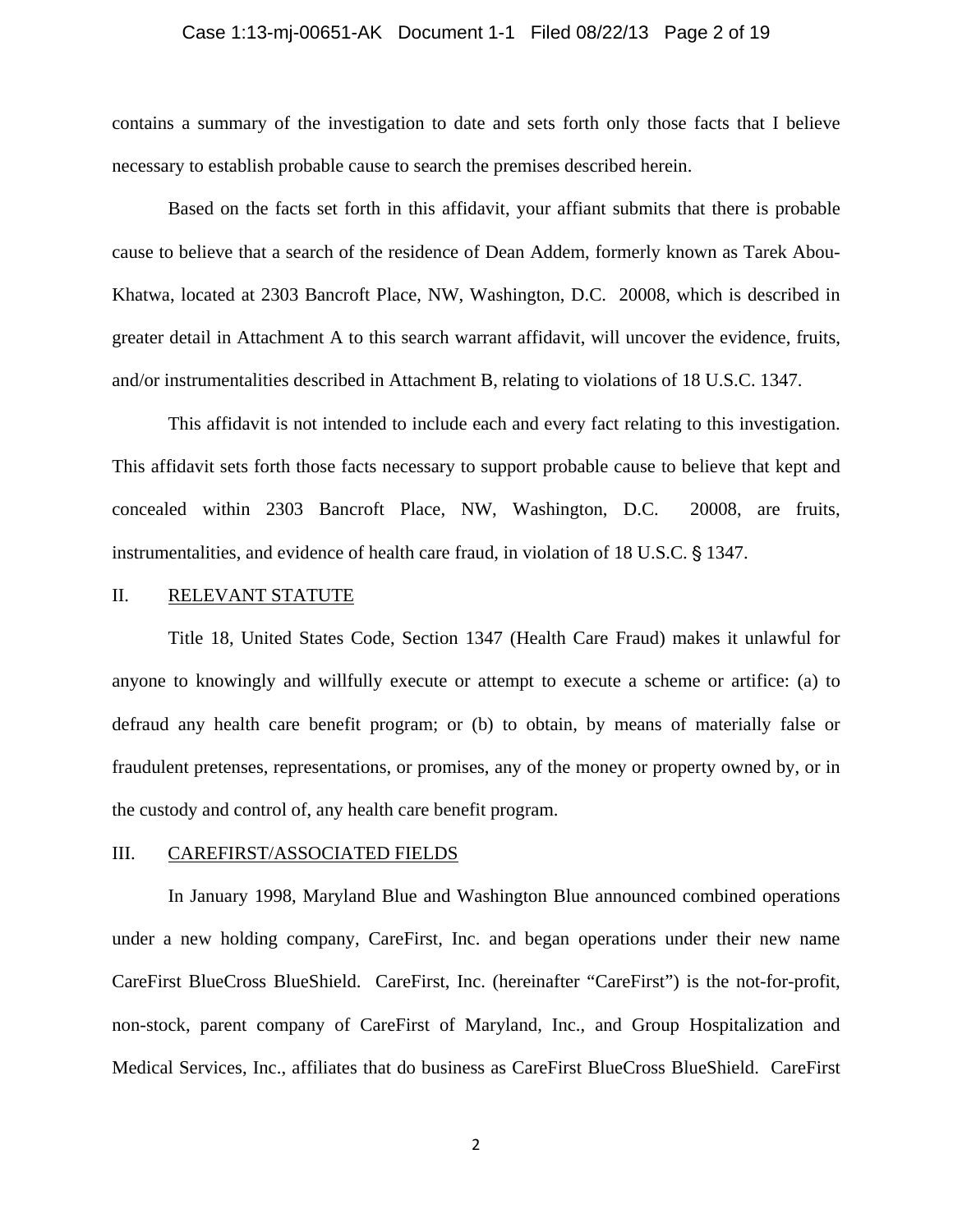# Case 1:13-mj-00651-AK Document 1-1 Filed 08/22/13 Page 3 of 19

is governed by a Board of Directors and special statutes regulating its business in Maryland, the District of Columbia, and Northern Virginia. CareFirst is a private "health care benefit program" in that it provides health insurance and managed care services throughout the state of Maryland, the District of Columbia, and northern Virginia. Its main products are HMO, PPO, and traditional indemnity plans for individuals and groups, but it also offers dental and vision insurance and Medicare Part D coverage. CareFirst is the largest health care insurer in the Mid-Atlantic region, serving 3.4 million members.

 An insurance Broker (also insurance agent) sells, solicits, or negotiates insurance for compensation. Insurance Brokers are regulated by the states and most states require anyone who sells, solicits, or negotiates insurance in that state to obtain an insurance Broker license, with certain limited exceptions. The District of Columbia, Maryland, and Virginia require insurance Brokers to have a license. In order to obtain a Broker's license, a person typically must take prelicensing courses and pass an examination. An insurance Broker also must submit an application (with an application fee) to the state insurance regulator in the state in which the applicant wishes to do business, who will determine whether the insurance Broker has met all the state requirements and will typically do a background check to determine whether the applicant is considered trustworthy and competent. A criminal conviction, for example, may result in a state determining that the applicant is untrustworthy or incompetent. A felony conviction will terminate a license; however, a misdemeanor will not necessarily terminate a license.

 Brokers play a significant role in helping small employers find health insurance, particularly in more competitive markets. Average small group commissions range from two percent to eight percent of premiums.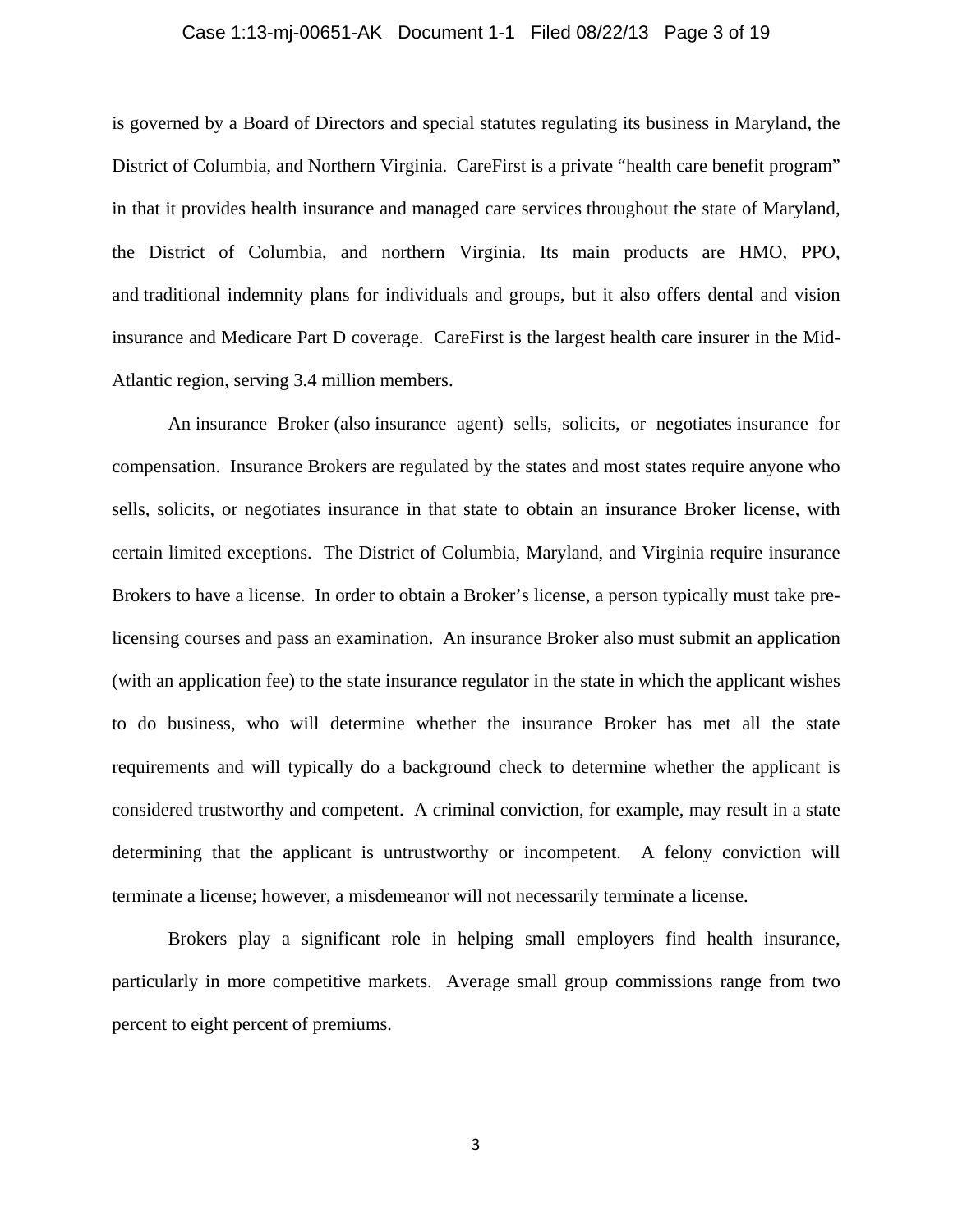## Case 1:13-mj-00651-AK Document 1-1 Filed 08/22/13 Page 4 of 19

 Group health insurance coverage is a policy that is purchased by an employer and is offered to eligible employees of the company (and often to the employees' family members) as a benefit of working for that company. A group health insurance plan is a key component of many employee benefits packages that employers provide for employees. The majority of Americans have group health insurance coverage through their employer or the employer of a family member. One of the advantages for employees in a group health plan is the contribution most employers make toward the cost of the health coverage premium. In many cases employers pay one-half or more of the monthly premium for an employee.

## IV. COMPANY BACKGROUND AND SYNOPSIS OF THE SCHEME

 BCA is a Small Business Administration 8(a) government contractor, owned by Tarek Abou-Khatwa<sup>1</sup> (hereinafter, "Abou-Khatwa"). The 8(a) Business Development Program assists in the development of small businesses owned and operated by individuals who are socially and economically disadvantaged, such as women and minorities. BCA has one current office location in Washington, D.C., located at 1025 Connecticut Ave, NW, Suite 611, Washington, D.C. 20036. Abou-Khatwa maintains a personal residence at 2303 Bancroft Place, NW, Washington, D.C. 20008, from which he also conducts BCA business, as detailed below.

 After failing to earn a government contract with the U.S. Securities and Exchange Commission at the end of 2009, Abou-Khatwa decided to redirect BCA's focus on health insurance for businesses. Abou-Khatwa had entered into a Broker/Agent Agreement with CareFirst, Inc. in June 2006. The CareFirst Broker/Agent Agreement lists the following states licenses for Abou-Khatwa: Virginia, expired on 06/30/2012; District of Columbia, expires on 02/28/2015; and Maryland, expires on 02/28/2014. All three states utilize the National Producer Number (hereinafter "NPN"). Abou-Khatwa's NPN number is: 3039641.

 $1$  In late 2012, Abou-Khatwa legally changed his name to Dean Addem.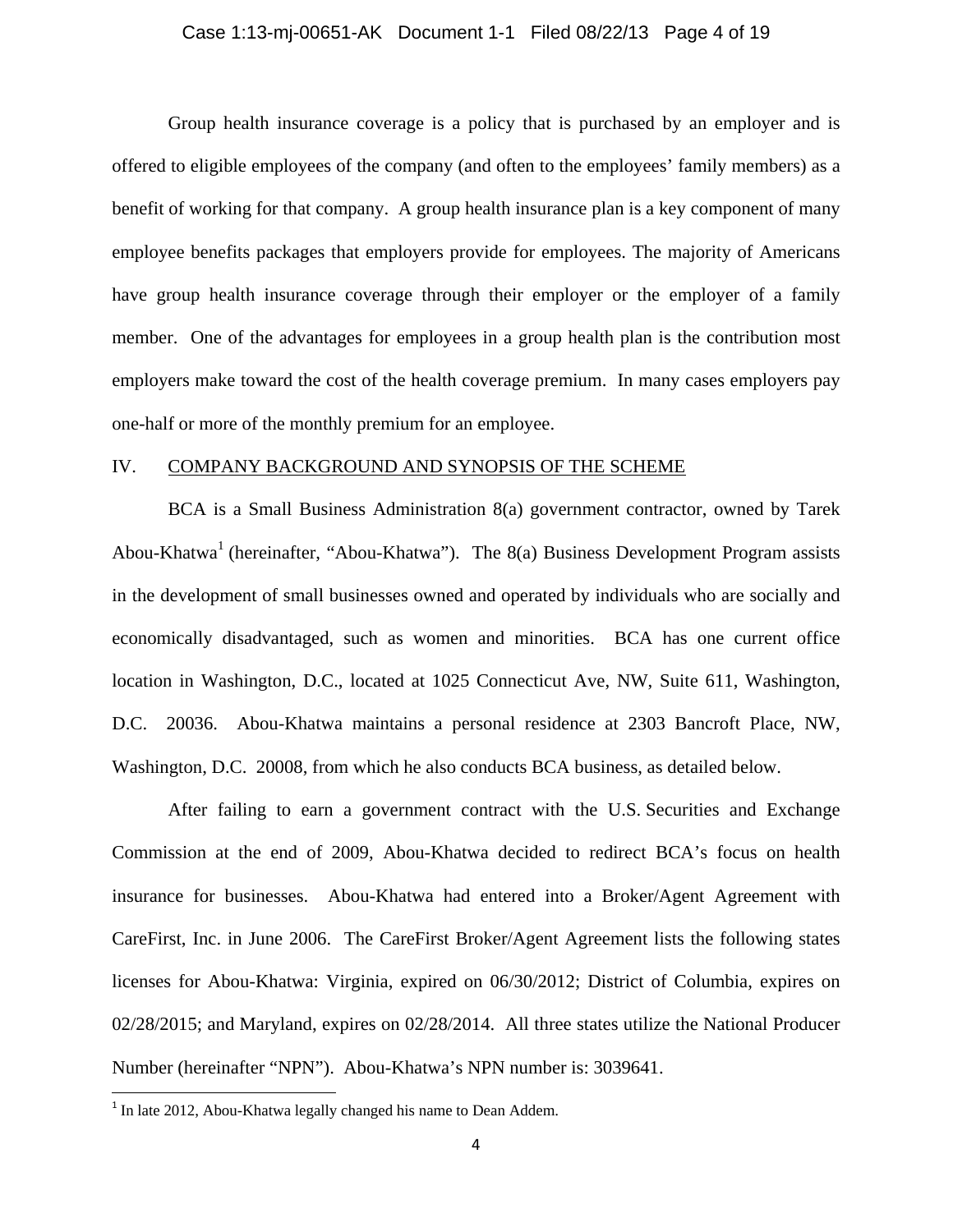# Case 1:13-mj-00651-AK Document 1-1 Filed 08/22/13 Page 5 of 19

 As a Broker for CareFirst, BCA solicited potential clients, mainly non-profit organizations, located in Washington, D.C. Early in 2010, BCA paid for a subscription to a webbased service that provided a list of nonprofit organizations that BCA would cold-call. The calls were designed to arrange meetings to propose financially beneficial health insurance rates for the nonprofit organizations. If the prospective client was interested in pursuing business with BCA, the nonprofit organization completed a standard CareFirst application which BCA submitted to CareFirst in order to receive the formal health insurance rates.

 Abou-Khatwa is the only licensed Broker at BCA and is responsible for acquiring the formal health insurance rates from CareFirst. Abou-Khatwa or a designated BCA employee provided the health insurance rates to the prospective client for their final decision. If the prospective client decided to accept the rates and work with BCA, the client completed the enrollment process and eventually received their CareFirst health insurance cards. BCA was paid a 5% commission from CareFirst based on the total premium amount. The Patient Protection & Affordable Care Act dropped BCA's commission to 3.5%.

 CareFirst terminated its Broker/Agent Agreement with BCA as of May 1, 2011. Among the reasons for terminating BCA's agreement, CareFirst discovered that: (1) BCA altered client identifiers – such as dates of birth – for client employees; (2) BCA combined small client employer groups with other larger client employer groups, in order to fraudulently reduce the rate of insurance for the client employer group; and (3) BCA moved client employees from one client employer group to another client employer group in an effort to influence the overall age of a given client employer group. All other variables being equal, premium rates are generally lower if the average age of the employer group is younger. Based on my review of the records in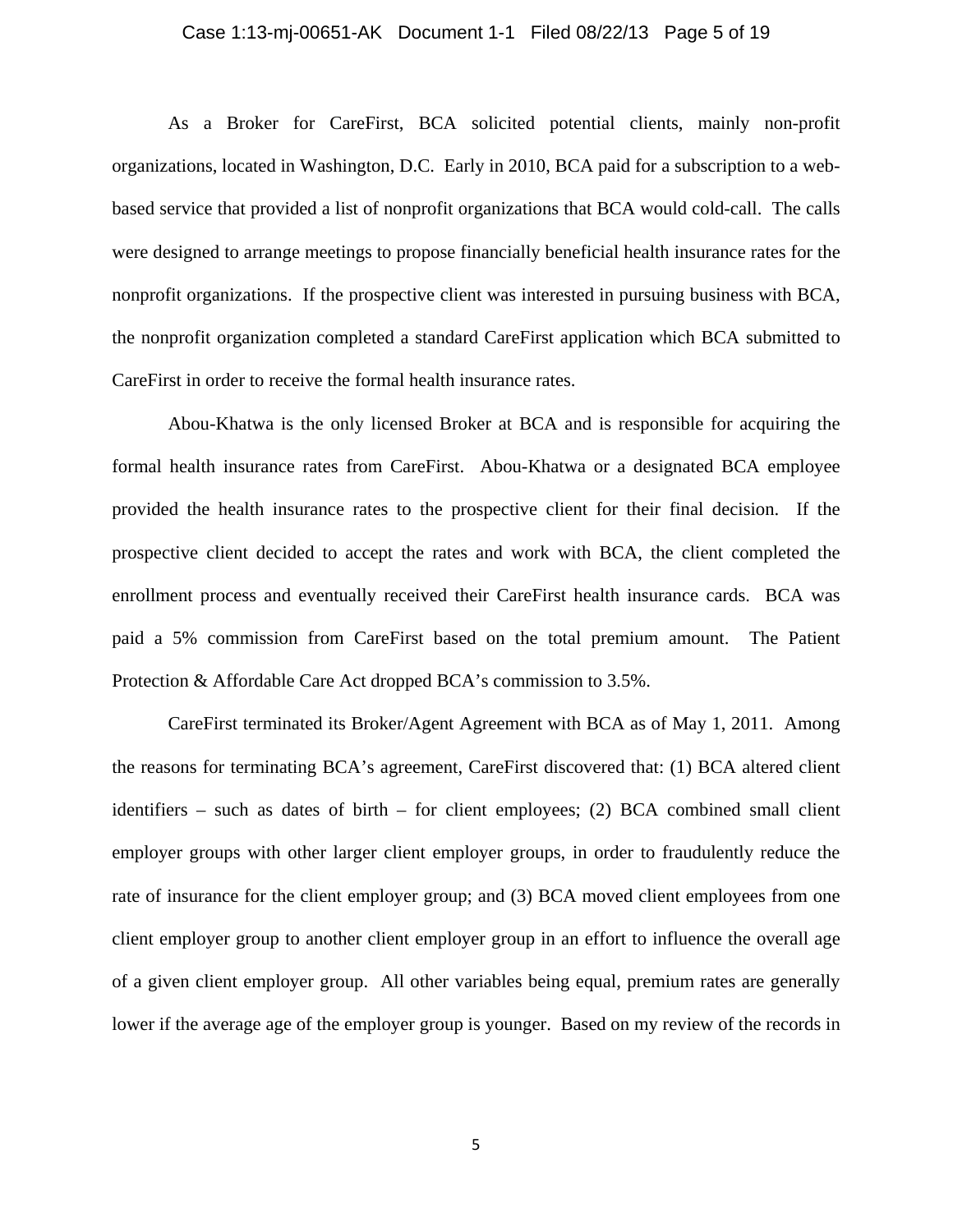### Case 1:13-mj-00651-AK Document 1-1 Filed 08/22/13 Page 6 of 19

this investigation, it is believed that BCA attempted to fraudulently reduce the average age of certain client employer groups in order to lower their premiums and maintain their business.

 BCA continued to work with CareFirst as an independent contractor, but lost many of the privileges BCA had under the Broker/Agent Agreement.

 Based on documentation provided by CareFirst, from January 2008 through July 2012 BCA managed 19 CareFirst client accounts, generating \$3,803,615.59 in premiums that BCA paid to CareFirst.

 Evidence obtained as part of this investigation to date reveals that BCA submitted fraudulent invoices to its clients that contained an approximate 20% increase, or more, of the actual health insurance rates provided by CareFirst. There are no fees associated with Brokers. The Broker/Agent Agreement states in Section VI, Paragraph G: "The only payment due under this Agreement from Insurer (CareFirst) to Contractor (BCA) shall be for Broker/Agent Fees and applicable bonuses and not for any other expenses or costs incurred by Contractor." Therefore, this increase was not a legitimate fee or payment.

## V. EVIDENCE SUPPORTING PROBABLE CAUSE

In October 2012, the District of Columbia Department of Insurance, Securities  $\&$ Banking, Enforcement & Consumer Protection Bureau provided the FBI with a referral concerning Abou-Khatwa and BCA and their business practices with CareFirst.

Through the course of the investigation it was found that Abou-Khatwa directed clients to not communicate with CareFirst and only deal directly with BCA. Abou-Khatwa further shielded CareFirst/client communication by making himself the point of contact with CareFirst for all of his clients. The Broker/Agent Agreement states in Section VI, Paragraph E: "Insurer (CareFirst) shall retain an absolute right to contact the Group and/or Subscriber directly for any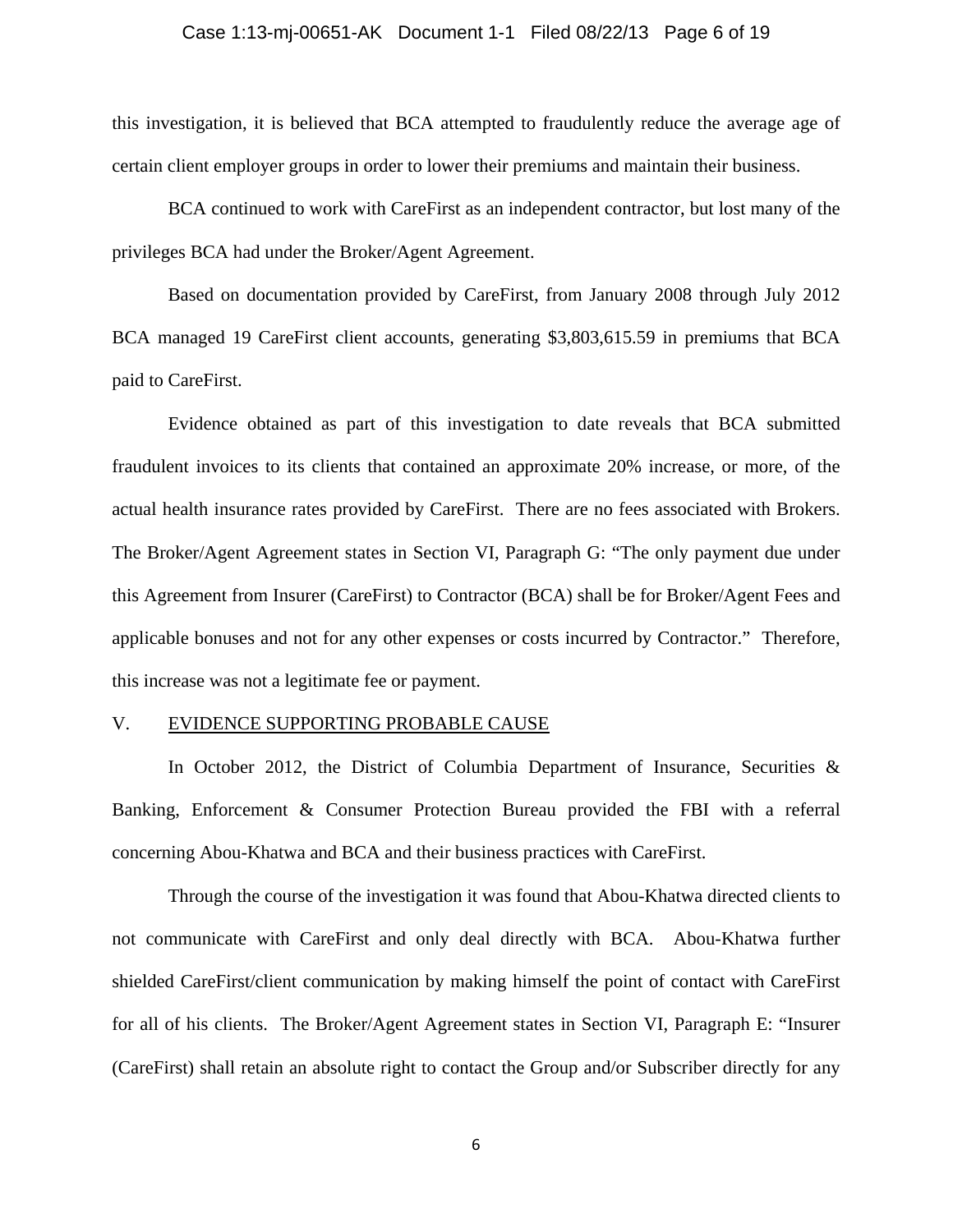### Case 1:13-mj-00651-AK Document 1-1 Filed 08/22/13 Page 7 of 19

purpose at Insurer's discretion. Every effort will be made to keep Contractor (BCA) informed of any such contacts." BCA arranged all CareFirst client invoices to be mailed to BCA, when those invoices should have been mailed directly to the client employer group. In turn, BCA letterhead invoices were mailed to the client employer groups.

In many instances, the invoices that BCA sent to the client employer group contained invoice charges over and above that which CareFirst charged. The fraudulent increases passed on by BCA to the client employer group were as high as 20% of the original CareFirst invoice charge.

During the course of the investigation, it was discovered that CareFirst does not allow payment to be submitted to CareFirst through the Broker/Agent; instead, CareFirst requires that payment be made from the client employer group directly to CareFirst. Although BCA submitted several payments in such a manner, CareFirst did not discover BCA's impermissible billing practice. If CareFirst had noticed BCA's billing methods, CareFirst would have taken immediate corrective measures.

 As part of the investigation, I reviewed CareFirst invoices sent to BCA on behalf of BCA clients. I have also reviewed client employer group documents, including invoices sent to the client employer groups by BCA. In addition, I interviewed representatives from several BCA clients. I discovered similar issues across clients, including (1) fraudulently inflated invoices sent by BCA to the client; (2) altered identification information (for example, incorrect dates of birth) of individual client employees; and (3) receipt of health care information by the client for employees who did not work for the client.

From my review of documents and interviews conducted among these client employer groups, I have selected two examples of client employer groups who were defrauded by BCA.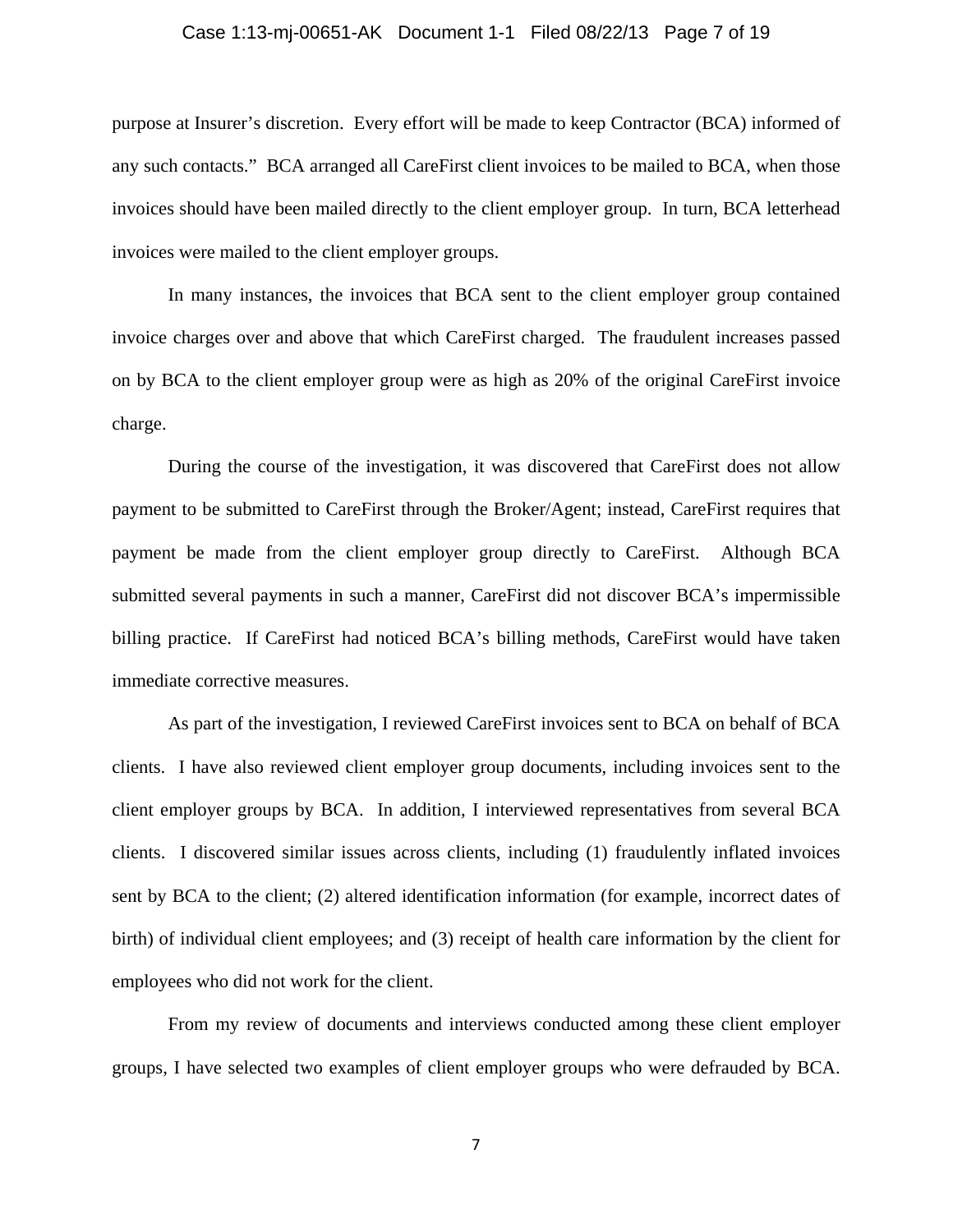In each case, BCA fraudulently overcharged the client employer group for health insurance from CareFirst.

## **BCA Client Number One**

 In April 2011, a BCA employee made a cold-call to BCA Client Number One ("Client #1) during a time period when Client #1 was considering options for more affordable health insurance rates. Client #1 met with BCA representatives to review and discuss if BCA could offer lower health insurance rates. After the initial meeting, Client #1 received a formal health insurance rate quote, which was lower than Client #1's rate at the time. The lower rate offered by BCA which persuaded Client #1 to procure group health insurance through BCA.

 Client #1 received monthly invoices for CareFirst group health insurance from BCA on BCA letterhead. For the first year Client #1 experienced no problems with its health insurance. Client #1's first year (July 2011 – June 2012) monthly premiums were \$4,877.00. In the spring of 2012, BCA sought renewal of Client #1's health insurance business and presented revised rates for the 2012-2013 contract year. The revised rates contained an "expected" 7% increase in Client #1's group rates. On July 12, 2012, Client #1 received an email from a BCA representative indicating that Client #1's new point of contact with BCA was Abou-Khatwa.

 On July 30, 2012, Client #1 received a health insurance card for an individual that did not work for their organization. Client #1 contacted Abou-Khatwa, who advised Client #1 that he would take care of the situation. On August 9, 2012, representatives from Client #1 met with Abou-Khatwa. One representative from Client #1 recalled Abou-Khatwa overemphasizing that Client #1 should not contact CareFirst directly. Abou-Khatwa explained that CareFirst was a large company, and that CareFirst would not be able to assist Client #1 when Client #1 needed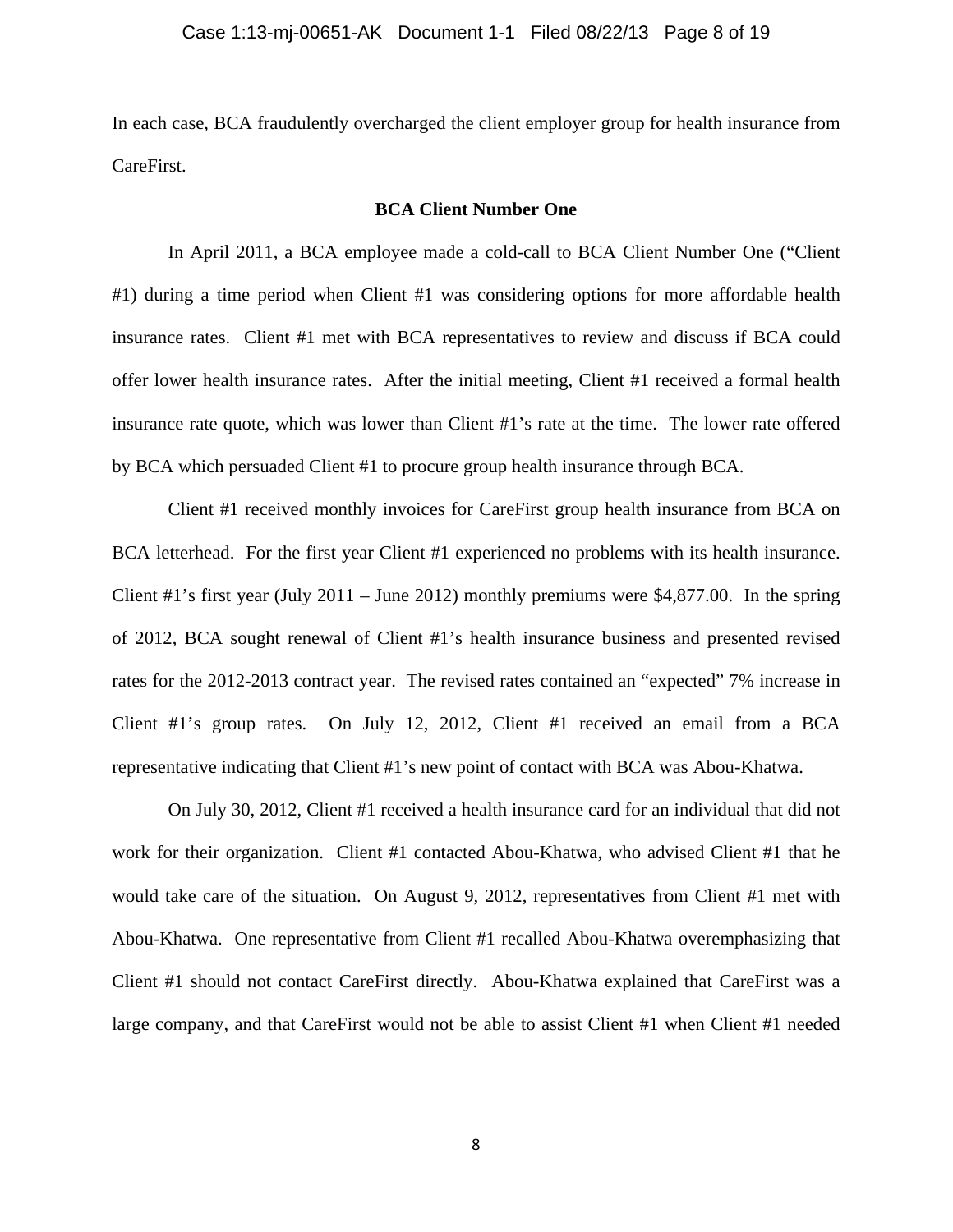## Case 1:13-mj-00651-AK Document 1-1 Filed 08/22/13 Page 9 of 19

help. Abou-Khatwa stated to this representative that BCA was the point of contact for all of Client#1's health insurance questions.

 On August 10, 2012, Client #1 received a letter from CareFirst which provided invoices for June, July, and August 2012. The invoices included names of five unknown individuals, all of whom were not employed by Client #1. The charges in the CareFirst invoices were as much as \$1,700 less for each month than the invoices that BCA had presented to Client #1. Client #1 called CareFirst and explained the discrepancy. Subsequently, Client #1 dealt directly with CareFirst on billing issues.

 Client #1 paid its last monthly premium to BCA for October 2012, but has not paid any money to BCA since that time. Nevertheless, BCA kept sending invoices to Client #1.

 The chart below illustrates a sampling of the fraudulent invoice practices that BCA engaged in with regard to Client #1. The chart compares BCA invoices versus CareFirst invoices for Client #1 that were provided for the same time period for the same services, in three selected months. I have calculated Client #1's financial loss as a result of BCA's fraudulent invoices in the fourth column.

| <b>MONTH</b>     | <b>BCA INVOICE</b> | <b>CAREFIRST</b> | <b>CLIENT #1'S</b>    |
|------------------|--------------------|------------------|-----------------------|
|                  | <b>TOTAL</b>       | <b>INVOICE</b>   | <b>FINANCIAL LOSS</b> |
| <b>July 2011</b> | \$4,877.00         | \$3,462.00       | \$1,415.00            |
| January 2012     | \$4,877.00         | \$3,737.00       | \$1,140.00            |
| September 2012   | \$5,221.00         | \$4,328.00       | \$893.00              |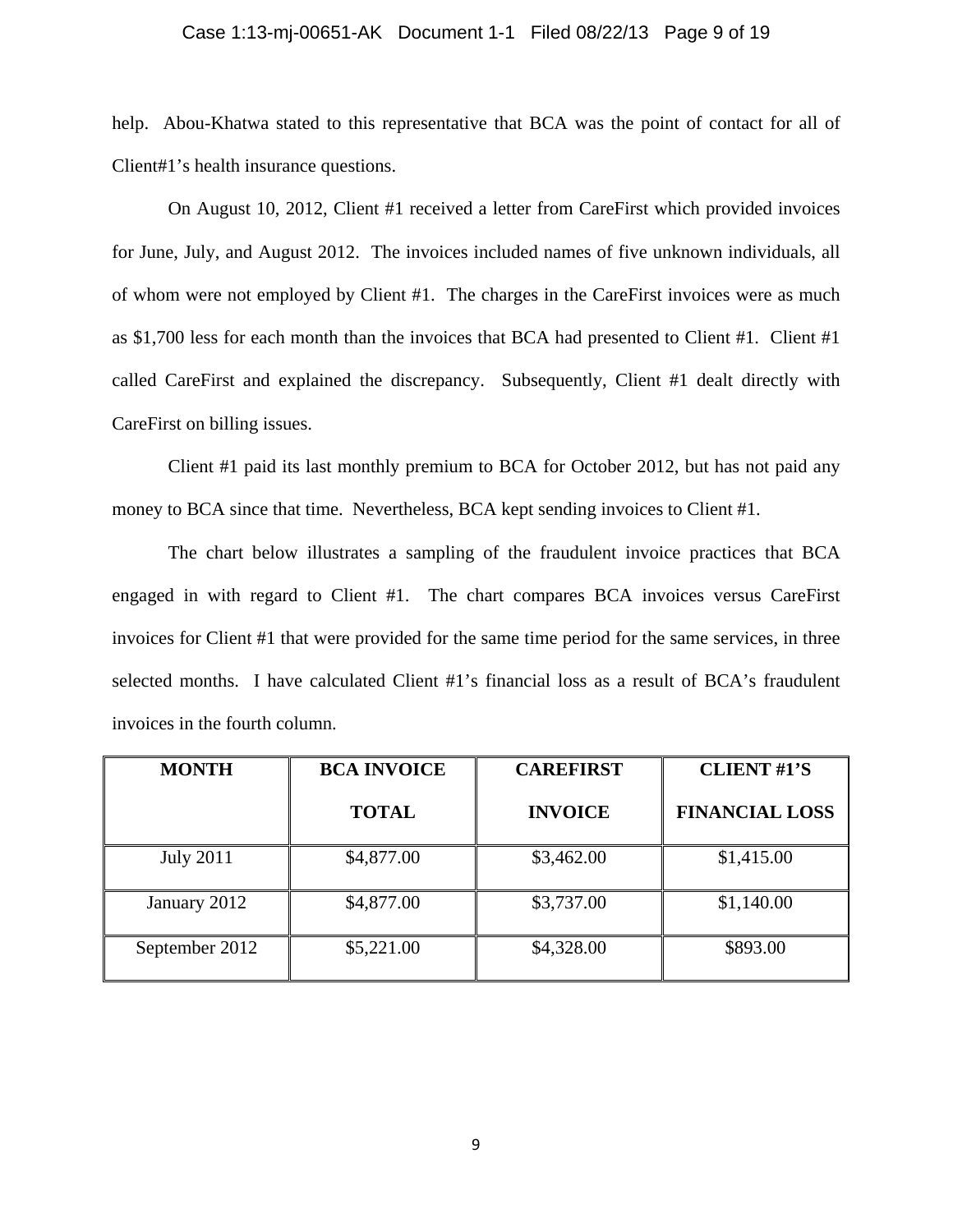## **BCA Client Number Two**

 In June 2011, BCA Client Number Two ("Client #2") began searching for more affordable health insurance rates for its employer-based group health insurance. Around that same time, a representative from Client #2 was referred by a friend to a BCA employee for the purpose of potentially soliciting group health insurance services. After a meeting between the BCA employee and the representative from Client #2, Client #2 hired BCA as Client #2's Broker for health insurance with CareFirst.

 Client #2 did not experience any problems with BCA in the first year. In May or June of 2012, BCA sought to renew Client #2's health insurance contract, and advised Client #2 of an expected increase in health insurance rates within a normal range. Client #2 renewed its contract with BCA and CareFirst for an additional 12-month period.

 On or about August 8, 2012, Client #2 received a letter from CareFirst asking Client #2 to verify Client #2's employees and any irregularities found on CareFirst invoices. On the invoices provided from CareFirst, Client #2 identified eight different individuals who were unknown to Client #2 and who were not employed by Client #2.

 Client #2 also noticed differing premium charges on the CareFirst invoices versus the BCA invoices. Client #2 compared the invoices sent by BCA to the invoices sent by CareFirst, covering the same services for the same time period. Client #2 identified overcharges by as much as 24% in the BCA invoices compared to the CareFirst invoices. Client #2 calculated that the difference between the invoices generated by BCA versus those generated by CareFirst over a 14-month period represented a total loss of \$10,976.00.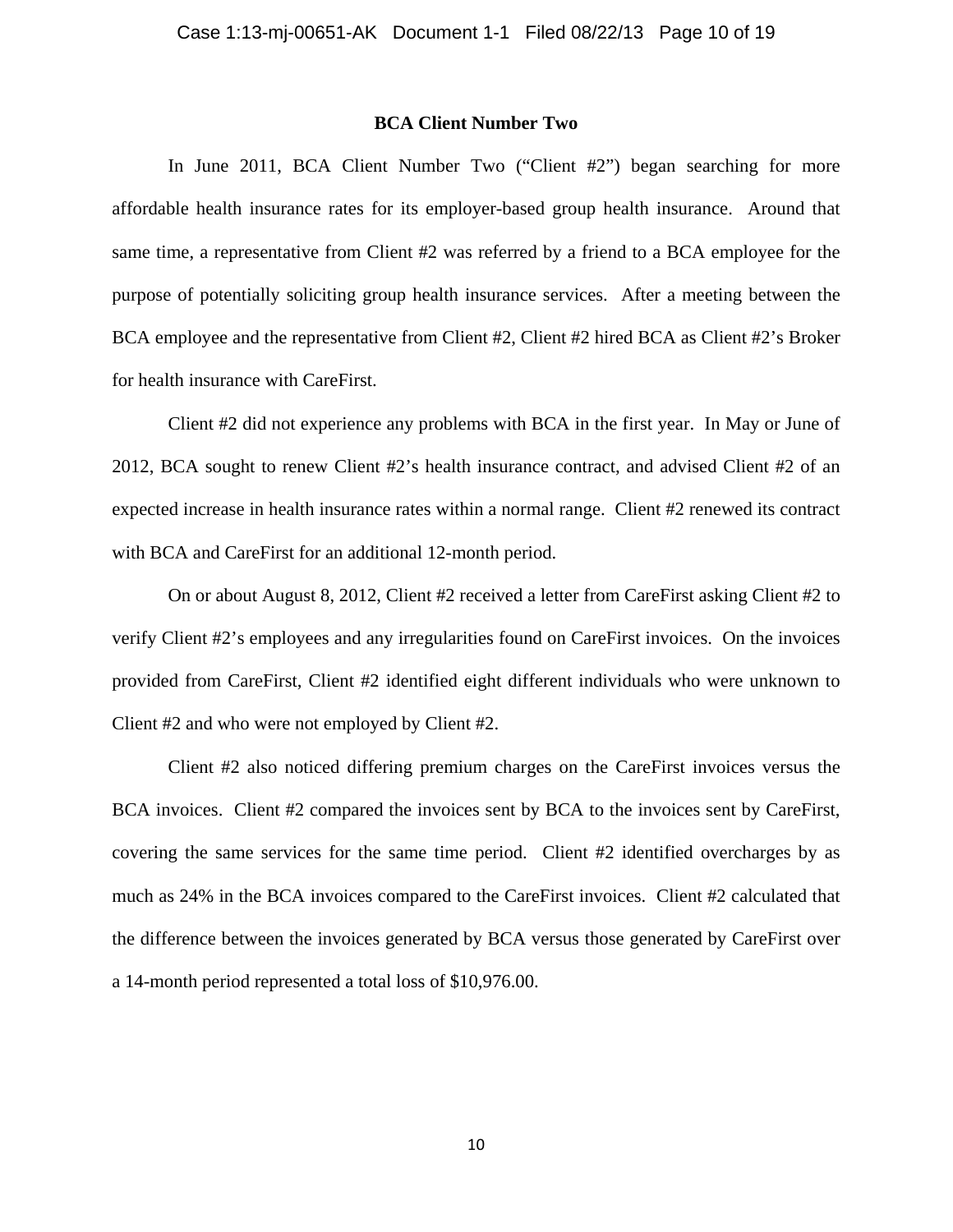In the chart below, I selected invoices from three out of the 14 months in which Client #2 was overcharged to illustrate the fraudulent billing practices that BCA engaged in with regard to Client #2.

| <b>MONTH</b>   | <b>BCA INVOICE</b> | <b>CAREFIRST</b> | <b>CLIENT #2'S</b>    |
|----------------|--------------------|------------------|-----------------------|
|                | <b>TOTAL</b>       | <b>INVOICE</b>   | <b>FINANCIAL LOSS</b> |
| September 2011 | \$3,512.00         | \$2,604.00       | \$908.00              |
| December 2011  | \$3,126.00         | \$2,604.00       | \$522.00              |
| August 2012    | \$4,650.00         | \$4,138.00       | \$512.00              |

# **Other BCA Clients**

 Based on documentation provided by CareFirst, BCA managed 19 CareFirst client accounts from January 2008 through July 2012.<sup>2</sup> Over that same time period, BCA generated a total of \$3,803,615.59 in health insurance premiums that BCA paid to CareFirst.

 Among other individuals, I interviewed an accountant, Contractor #1, who works for the firm that provides accounting services for BCA on a contract basis. During the interview, Contractor #1 was confronted with an email sent to Contractor #1 from a BCA client accusing BCA of stealing money from the client. Contractor #1 indicated that Contractor #1 simply forwarded that email to Abou-Khatwa for handling, but that Contractor #1 had no knowledge of any fraudulent activity involving BCA.

 Contractor #1 indicated that as of July 2013, BCA maintained a client list of approximately 20 client employer groups with whom BCA (or some derivation thereof) acted as

 $2$  Although CareFirst terminated Abou-Khatwa as a Broker in May 2011, some of the insurance contracts that About-Khatwa procured for BCA prior to termination remained active through July 2012.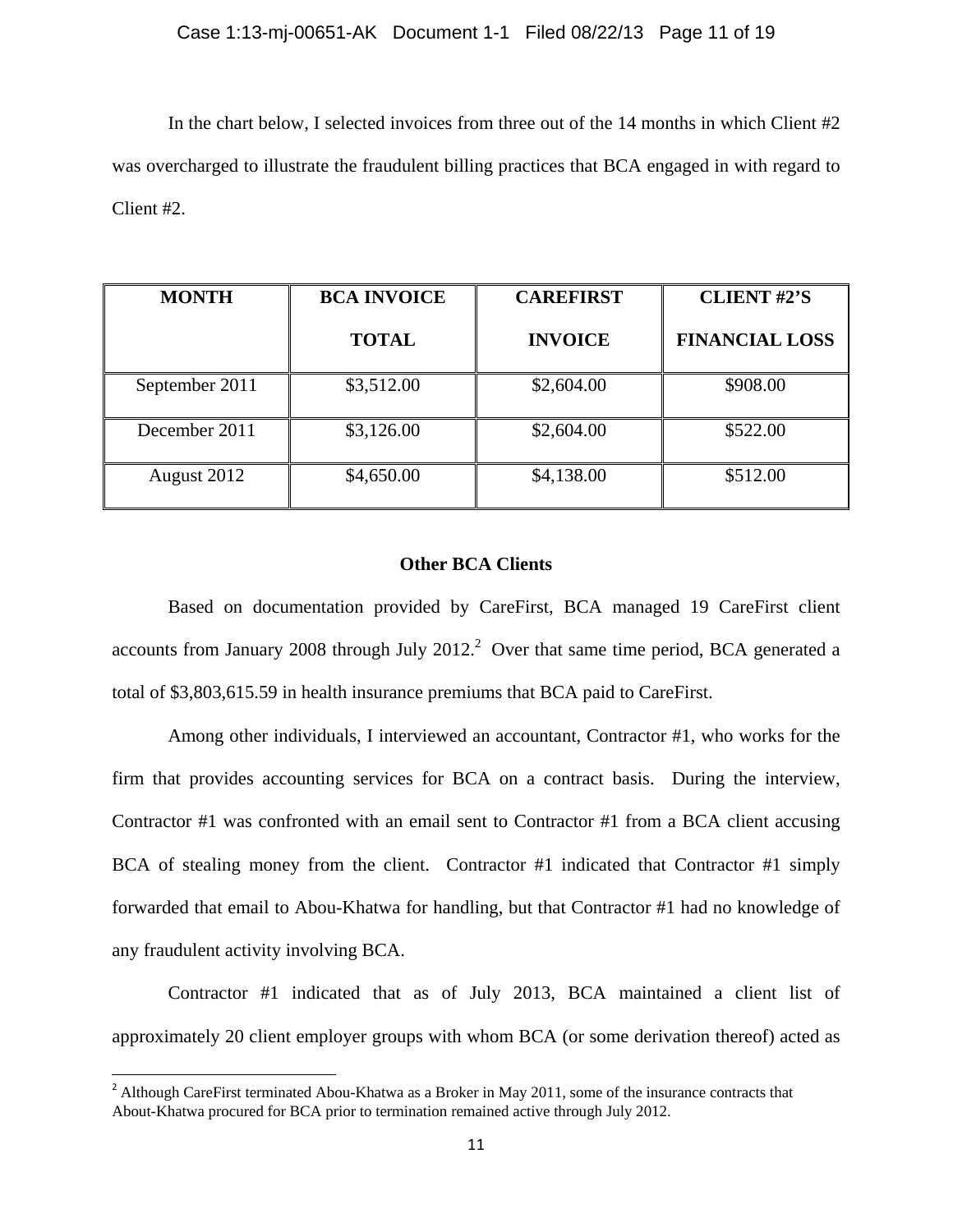### Case 1:13-mj-00651-AK Document 1-1 Filed 08/22/13 Page 12 of 19

a Broker and has secured employer-based health insurance through CareFirst. These 20 client employer groups are in addition to the 19 client employer groups reported by CareFirst, indicated above. I had not been made aware of these additional 20 clients previously in my investigation. To my knowledge, CareFirst is not aware that BCA and/or Abou-Khatwa represent these 20 clients as a Broker for employer-based health insurance through CareFirst. It is suspected that BCA (or some derivation thereof) and/or Abou-Khatwa has defrauded CareFirst in that BCA and/or Abou-Khatwa continues to act as an insurance Broker for employer-based health care services through CareFirst despite CareFirst having terminated Abou-Khatwa as a Broker in May 2011.

 Based on my interview with Contractor #1 and my initial review of documents, BCA appears to follow the same pattern with these 20 additional client employer groups as with the 19 initial client employer groups; that is, BCA manipulated client rosters in order to obtain fraudulently reduced premiums from CareFirst, and provided fraudulent invoices to these clients containing unauthorized overcharges for insurance services.

## **BCA Employees**

 I conducted an interview with a BCA employee ("Employee #1) on February 26, 2012. Employee #1 advised that over the course of its employment, Employee #1 became aware of fraudulent schemes taking place at BCA with CareFirst. On July 11, 2012, Employee #1 confronted Abou-Khatwa with concerns about the information Employee #1 discovered. After a discussion concerning the information, Abou-Khatwa disagreed with Employee #1's concerns. Employee #1 was fired from BCA shortly after that conversation. Employee #1 learned that, within the remainder of that same week, two other BCA employees, BCA Employee #2 and BCA Employee #3, were also fired.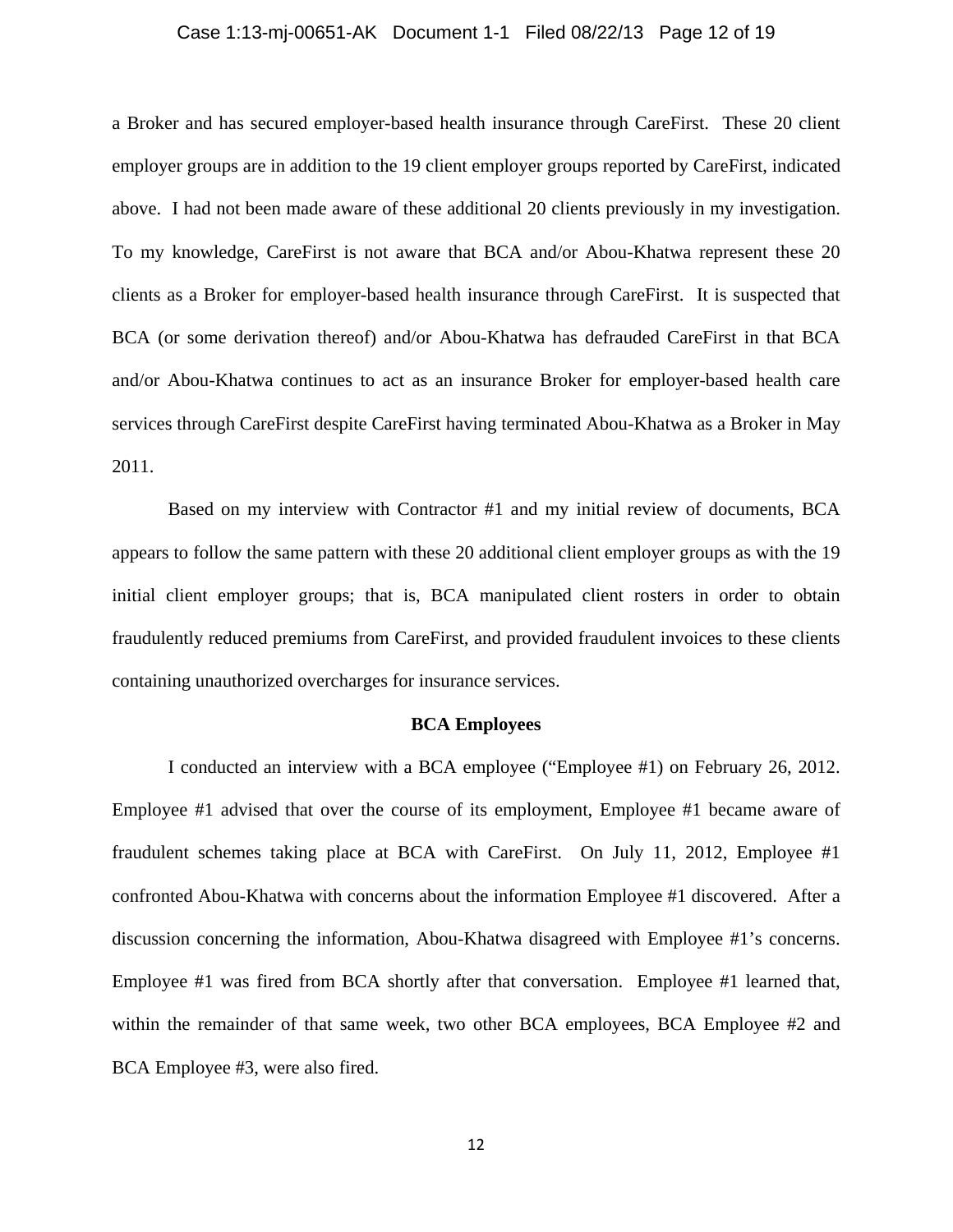### **Summary of Findings**

 Based on my review of BCA and CareFirst invoices for the two Clients discussed above, BCA fraudulently overcharged its clients by an approximate average of 20% in health insurance premiums that was beyond the specific rate set forth by CareFirst. This review does not account for all of BCA clients, some of whom have not yet been interviewed and documents from whom have not been received.

## **BCA Business Activities Related to Abou-Khatwa's Residence**

 In interviews with four different witnesses, each of the witnesses indicated that Abou-Khatwa regularly conducted BCA-related work from his residence located at 2303 Bancroft Place, NW, Washington, D.C. 20008, and which is described in greater detail in Attachment A to this search warrant affidavit.

 In a March 12, 2013 interview, Witness #1 stated that Abou-Khatwa worked from his residence on a regular basis and often conducted business via his cell phone and lap top computers. Furthermore, Witness #1 observed Abou-Khatwa transporting BCA-related documents and files from the BCA office space, with the stated intention of returning to Abou-Khatwa's residence to complete work.

 In a March 26, 2013 interview, Witness #2 states that Abou-Khatwa often worked from his residence and communicated to the BCA employees via emails or phone calls while Abou-Khatwa was at his residence.

 In a March 28, 2013 interview, Witness #3 states that Abou-Khatwa frequently worked from home on a laptop computer. Witness #3 often received emails from Abou-Khatwa when Abou-Khatwa was out of the office, and reportedly working from Abou-Khatwa's residence.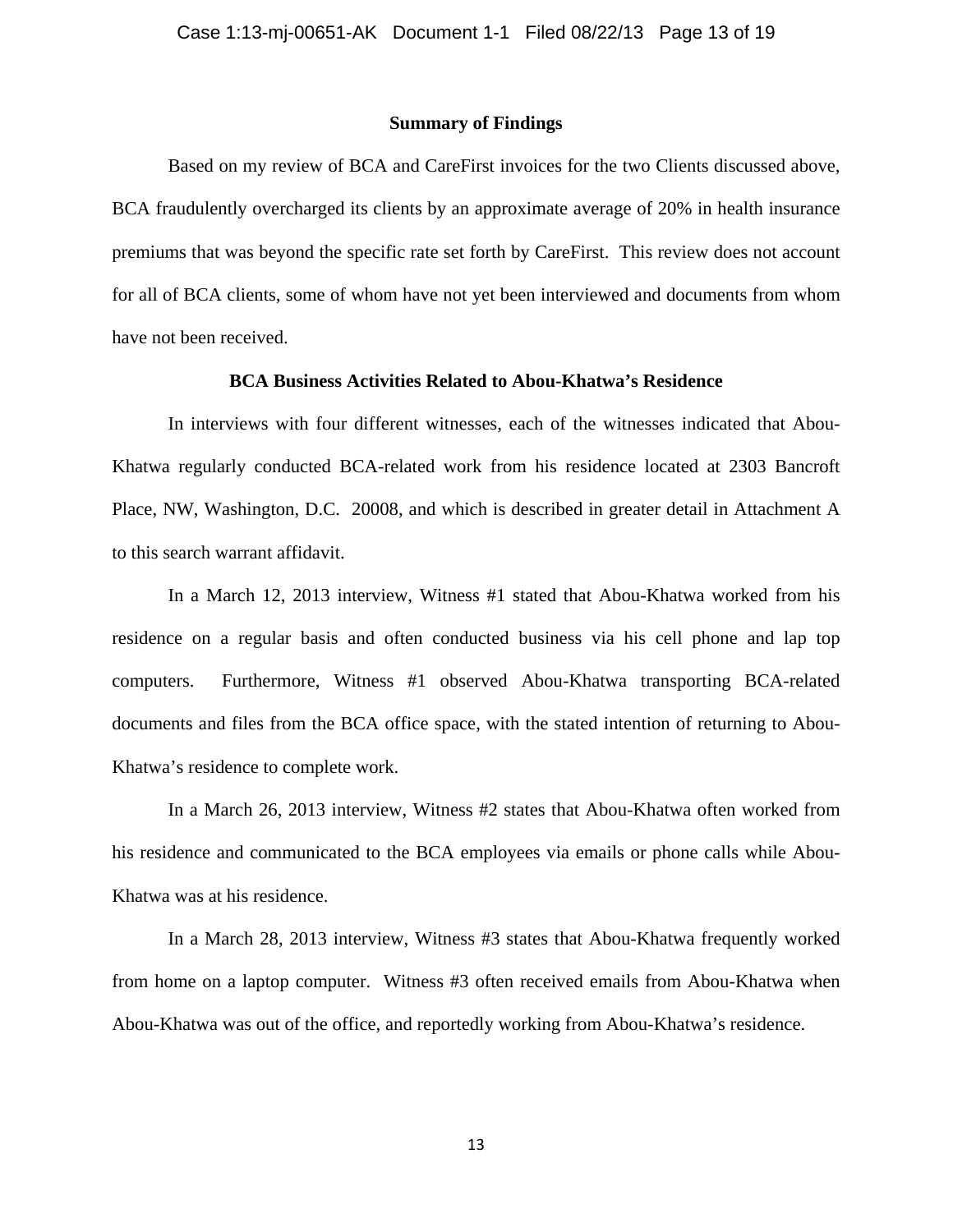## Case 1:13-mj-00651-AK Document 1-1 Filed 08/22/13 Page 14 of 19

 In a July 10, 2013 interview, Witness #4 stated that on one occasion it observed Abou-Khatwa collecting BCA-related documents in order to remove the documents from the BCA offices to store the documents off-site. Abou-Khatwa stated to Witness #4 that he was moving the BCA documents to his residence for storage.

 Through the course of the investigation it was discovered that Abou-Khatwa hired an Information Technology company to regularly back up and save data from his lap top computer to a BCA server. This is the same lap top that Abou-Khatwa used to work from home.

 The employees interviewed did not know Abou-Khatwa's residence address. Based on my investigation, Abou-Khatwa lives at 2303 Bancroft Place, NW, Washington, D.C. 20008 as his primary residence. To my knowledge, Abou-Khatwa does not have any other residences.

 Based on my interviews with the four witnesses captioned above, Abou-Khatwa consistently conducts business on behalf of BCA from his residence using his lap top computer and cell phone; Abou-Khatwa also stores BCA-related work records at his residence at 2303 Bancroft Place, NW, Washington, D.C. 20008.

## VI. RECORDS RETENTION

Based on my knowledge, training and experience, Brokers such as BCA maintain books and records at the address registered with CareFirst. Based on my investigation, Abou-Khatwa also maintains books and records at his residence at 2303 Bancroft Place, NW, Washington, D.C. 20008.

Your affiant has reviewed the regulations governing the CareFirst Broker's record retention, which states, for a minimum of three years "no person shall fail to maintain its books, records, documents, and other business records in such order that data regarding complaints, claims, rating, underwriting, and marketing are not accessible and retrievable for examination by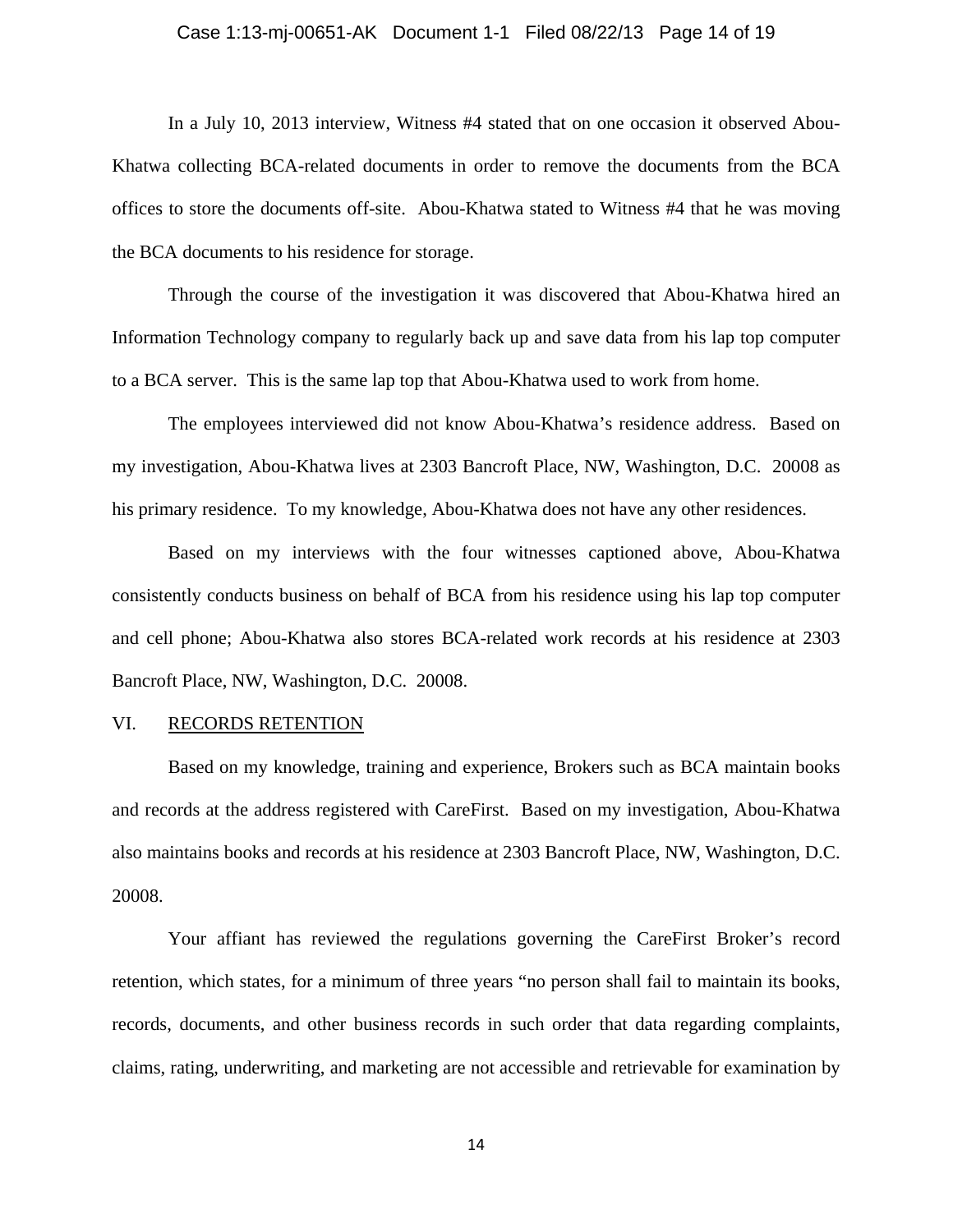### Case 1:13-mj-00651-AK Document 1-1 Filed 08/22/13 Page 15 of 19

the Commissioner. Data for at least the current calendar year and the 2 preceding years shall be maintained."

Based on my knowledge, training, and experience, I know that business owners keep records pertaining to their business for months if not years.

# VII. ELECTRONIC EVIDENCE

 Your affiant knows that computer hardware, software, documentation, passwords, and data security devices may be important to a criminal investigation: (a) the objects themselves may be instrumentalities, fruits, or evidence of crime, and/or (b) the objects may have been used to collect and store information about crimes (in the form of electronic data). Rule 41 of the Federal Rules of Criminal Procedure permits the government to search and seize computer hardware, software, documentation, passwords, and data security devices which are instrumentalities, fruits, or evidence of crime, or storage devices for information about crime.

Based upon the facts set forth above, there is probable cause to believe that computer hardware, software, related documentation, passwords, data security devices (as described below), and data that may be found at the business of BCA were integral tools of these crimes and constitute the means of committing it. As such, they are instrumentalities and evidence of the violation designated. Rule 41 of the federal Rules of Criminal Procedure authorizes the government to seize and retain evidence and instrumentalities of a crime for a reasonable time, and to examine, analyze, and test them. It is the intent of the Agents to copy the electronic evidence at the search site (by creating a "mirrored" image of the data). If this copying cannot be accomplished, then the procedures outlined in paragraphs below will be followed:

Hardware: Computer hardware consists of all equipment which can receive, capture, collect, analyze, create, display, convert, store, conceal, or transmit electronic, magnetic, or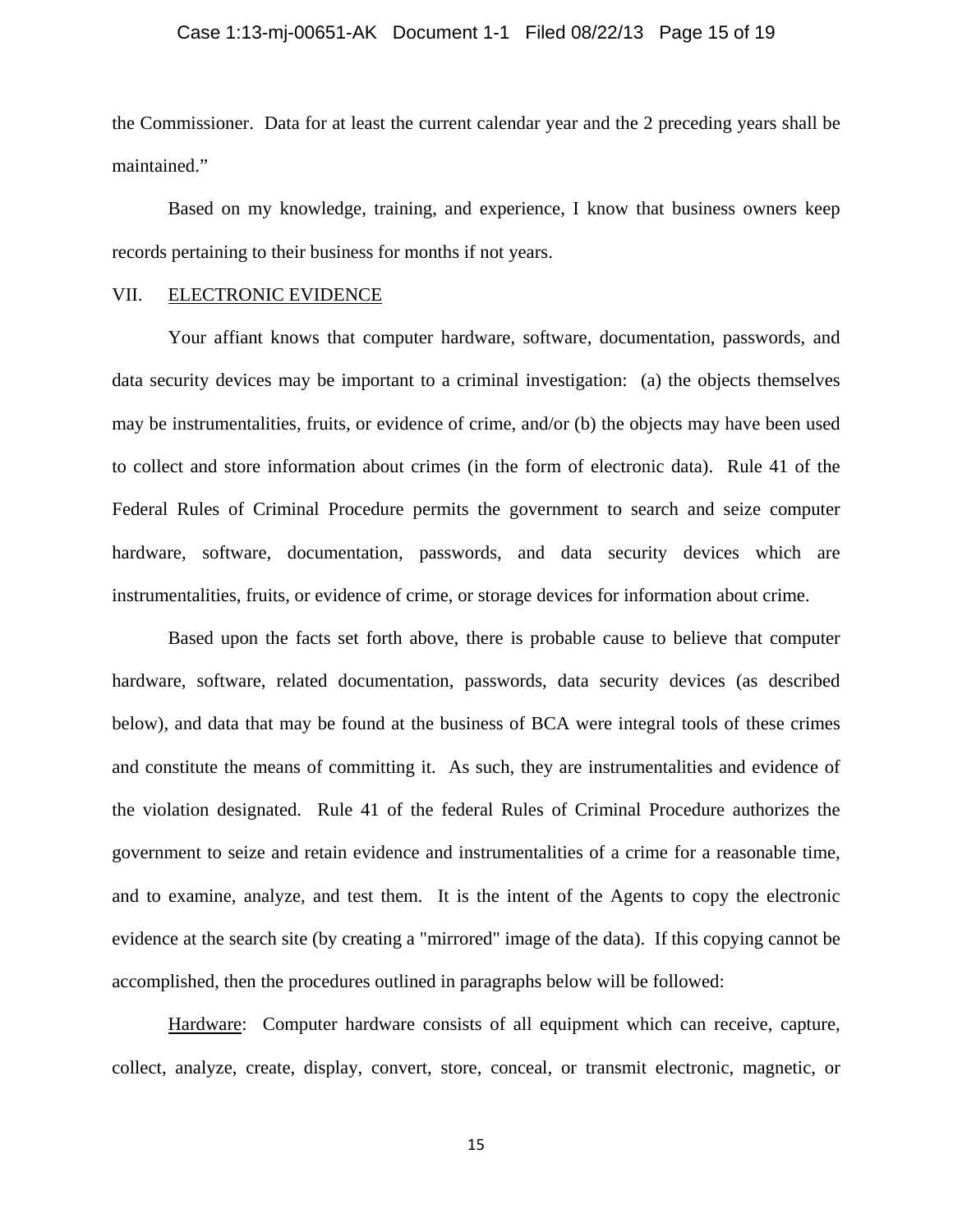### Case 1:13-mj-00651-AK Document 1-1 Filed 08/22/13 Page 16 of 19

similar computer impulses or data. Hardware includes, but is limited to, any data processing devices (such as central processing units); internal and peripheral storage devices (such as fixed disks, external hard disks, floppy disk drives and diskettes, and other memory storage devices); and related communications devices (such as cables and connections), as well as any devices, mechanisms, or parts that can be used to restrict access to computer hardware (such as physical keys and locks).

Software: Computer software is digital information that can be interpreted by a computer and any of its related components to direct the way they work. Software is stored electronic, magnetic, or other digital form, including zip drives. It commonly includes programs to run operating systems, applications (like tax preparations, word-processing, or spreadsheet programs), and utilities.

Passwords and Data Security Devices: Computer passwords and other data security devices are designed to restrict access to or hide computer software, documentation, and other programming code. A password (a string of alphanumeric characters) usually operates a sort of digital key to unlock particular data security devices. Data security hardware may include programming code that creates test keys or hot keys, which perform certain preset security functions when touched. Data security software or code may also encrypt, compress, hide, or booby-trap protected data to make it inaccessible or unusable, as well as reverse the process to restore it.

Based upon my knowledge, training and experience, and consultation with computer specialists from the FBI, your affiant knows that searching and seizing information from computers almost always require agents to seize most or all electronic storage devices (along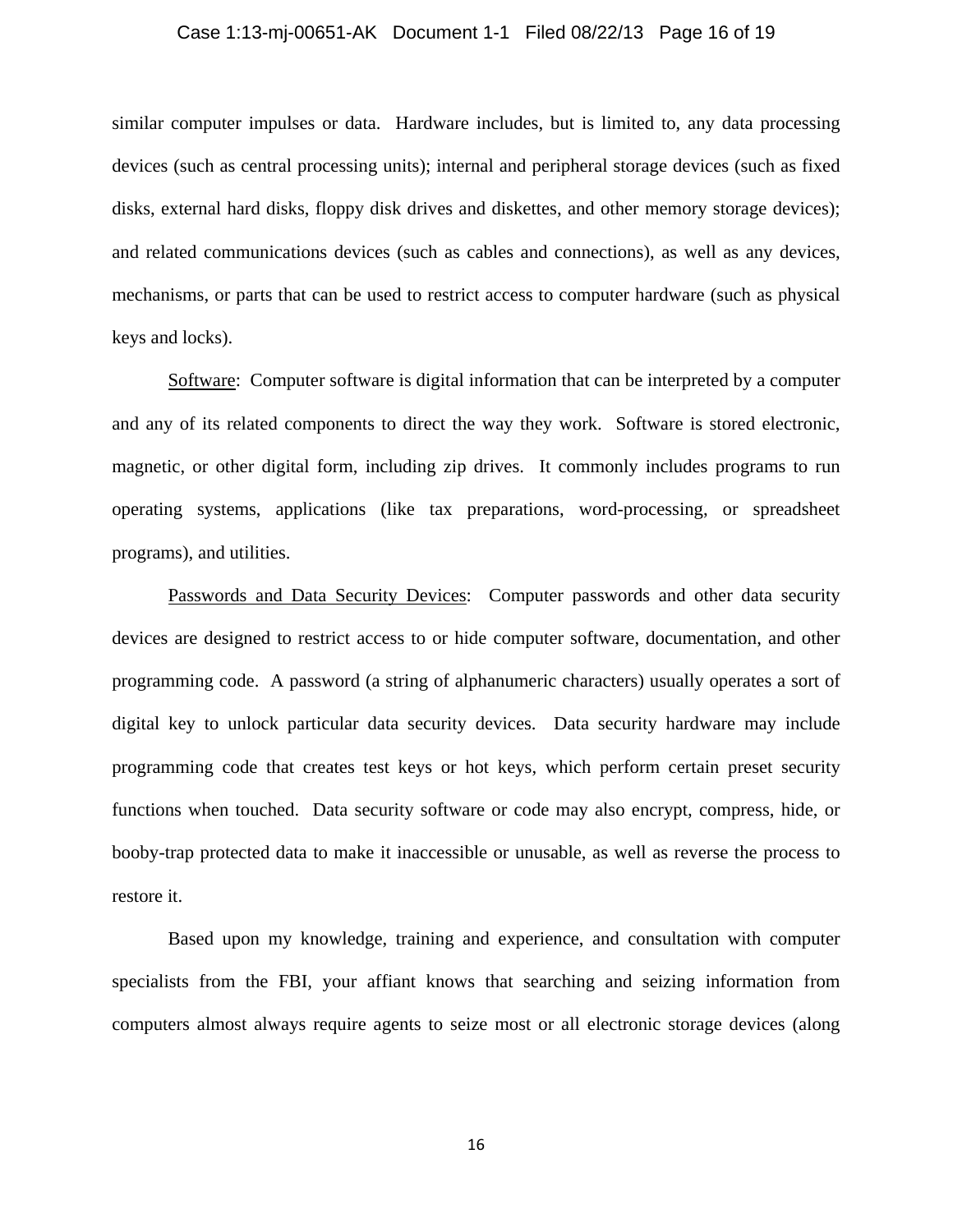### Case 1:13-mj-00651-AK Document 1-1 Filed 08/22/13 Page 17 of 19

with related peripherals, as discussed below) to be searched later by a qualified computer expert in a laboratory to other controlled environment. This is true because of the following:

Volume of Evidence: Computer storage devices (like hard disks, and diskettes) can store the equivalent of thousands of pages of information. Additionally, a suspect may try to conceal criminal evidence; he or she might store it in random order with deceptive file names. This may require searching authorities to examine all the stored data to determine which particular files is evidence or instrumentalities of crime. This sorting process can take weeks or months, depending on the volume of data stored, and it would be impractical to attempt this kind of data search on site.

Technical Requirements: Searching computer systems for criminal evidence is a highly technical process requiring expert skill and a properly controlled environment. The vast array of computer hardware and software available requires even computer experts to specialize in some systems and applications, so it is difficult to know before a search which expert is qualified to analyze the system and its data. However, data search protocols are exacting scientific procedures designed to protect the integrity of the evidence and to recover even hidden, erased, compressed, password-protected, or encrypted files. Since computer evidence is extremely vulnerable to inadvertent or intentional modification or destruction (either from external sources or from destructive code imbedded in the system as a "booby-trap"), a controlled environment is essential to its complete and accurate analysis.

Based upon my knowledge, training and experience and consultation with forensic computer examiners, your affiant knows that searching computerized information for evidence or instrumentalities of crime commonly requires Agents to seize most or all of the computer system's input/output peripheral devices, related software, documentation, and data security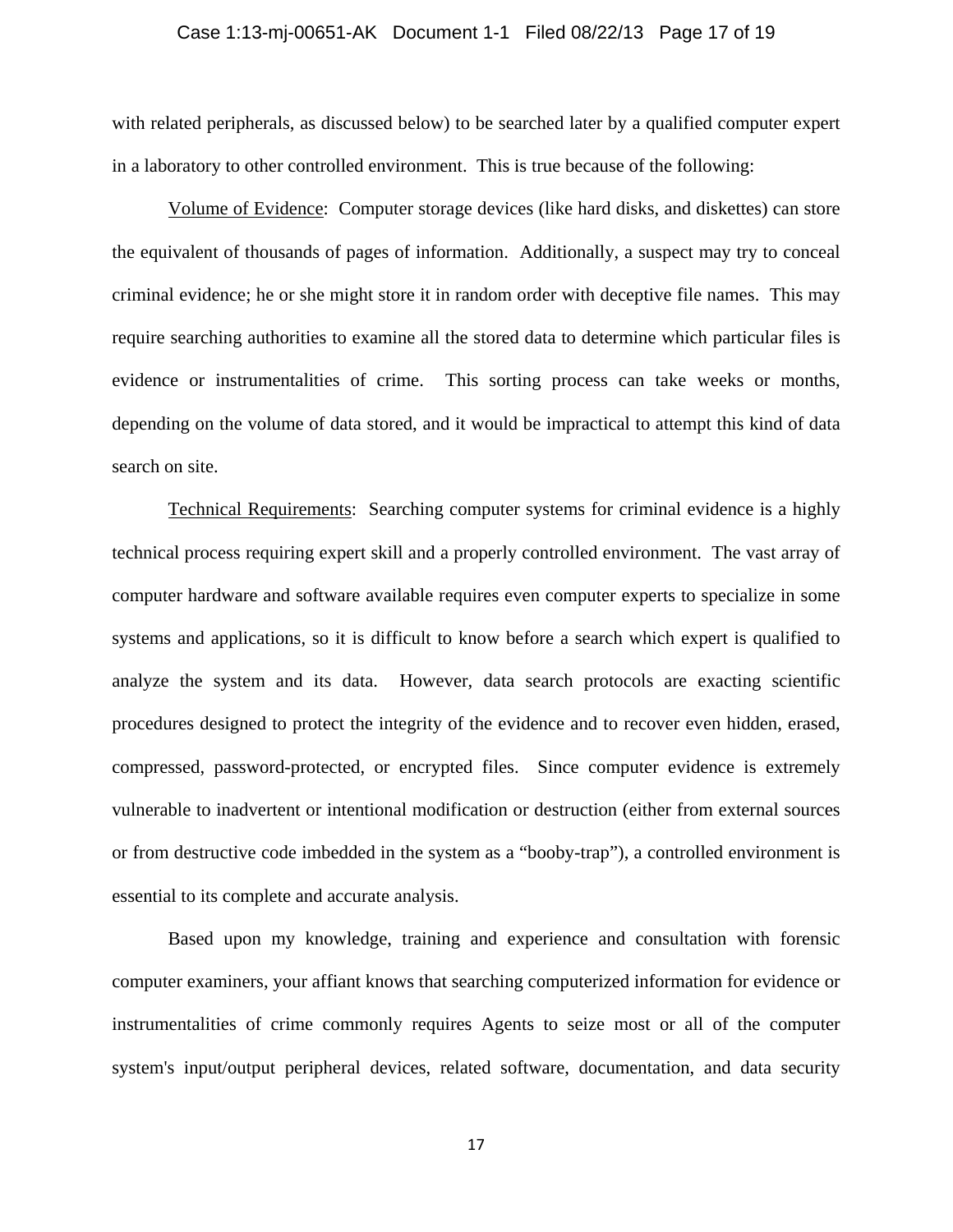### Case 1:13-mj-00651-AK Document 1-1 Filed 08/22/13 Page 18 of 19

devices (including passwords) so that a qualified computer expert can accurately retrieve the system's data in a laboratory or other controlled environment. This is true because of the following:

The peripheral devices which allow users to enter or retrieve data from the storage devices vary widely in their compatibility with other hardware and software. Many system storage devices require particular input/output (or "I/O") devices in order to read the data on the system. It is important that the analyst be able to properly re-configure the system as it now operates in order to accurately retrieve the evidence listed above. In addition, the analyst needs the relevant system software (operating systems, interfaces, and hardware drivers) and any applications software, which may have been used to create the data (whether stored on hard drives or on external media), as well as all related instruction manuals or other documentation and data security devices.

 If, after inspecting the I/O devices, software, documentation, and data security devices, the analyst determines that these items are no longer necessary to retrieve and preserve the data evidence, the government will return them within a reasonable time period.

 Data analysts may use several different techniques to search electronic data for evidence or instrumentalities of crime. These include, but are not limited to, the following: examining file directories and subdirectories for the lists of files they contain, opening or reading the first few pages of selected files to determine their contents; scanning for deleted or hidden data; searching for key words or phrases ("string searches").

This specifically excludes a search of any kind of unopened electronic mail, or no warrant is herein sought for such unopened electronic mail. If unopened electronic mail is to be searched, a separate warrant will be sought supported by probable cause.